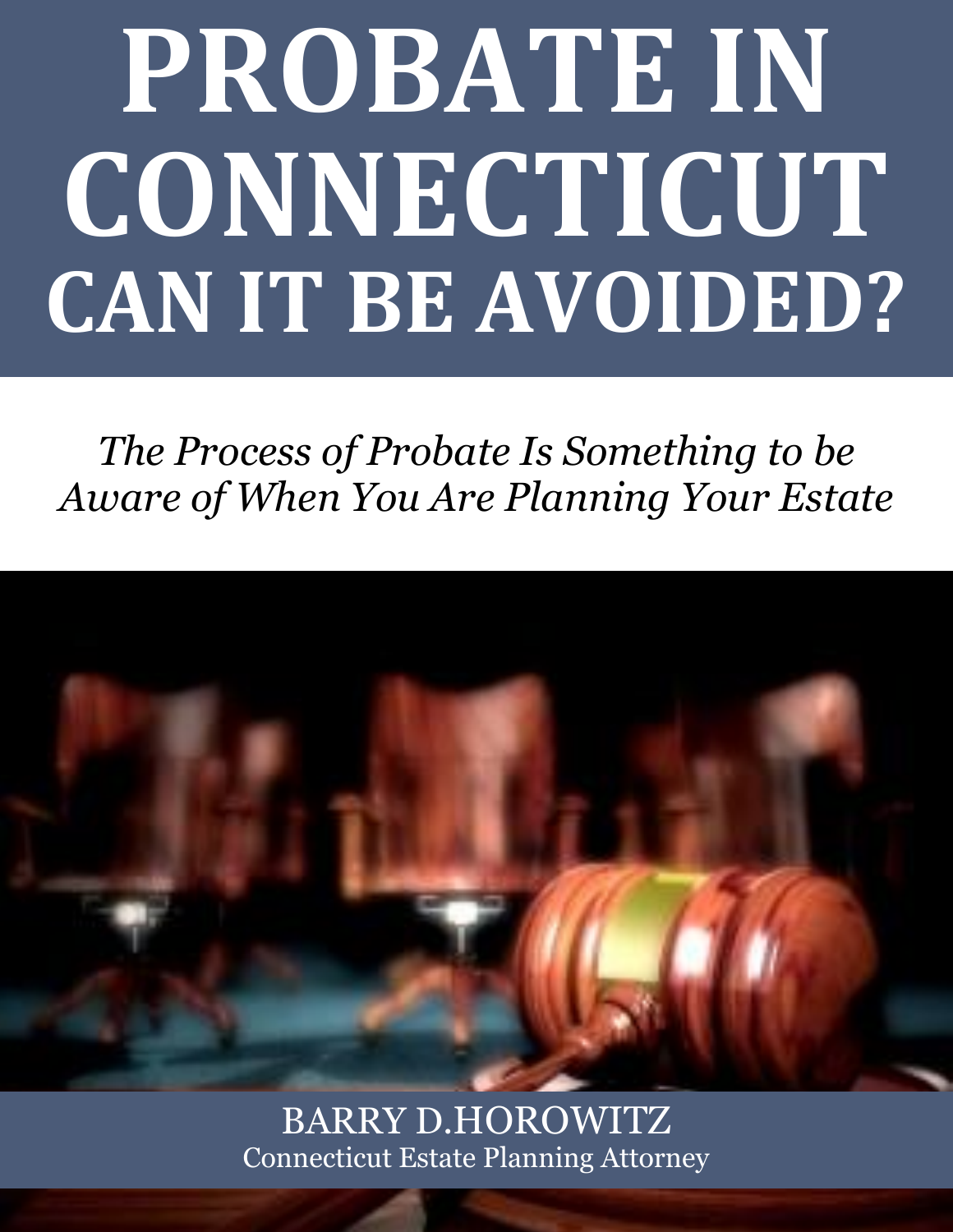Everyone has heard of the estate planning document called a last will. If you maintain personal ownership of your property and arrange for its transfer after your passing through the terms of a will, probate will be a factor.

The process of probate is something to be aware of when you are planning your estate.

# *WHAT IS PROBATE?*

Probate is a legal process. It allows for the supervised administration of the estate. When you use a last will to state your final wishes, whatever takes place during the probate process will become a matter of public record.

The heirs to the estate do not receive their inheritances until the estate has been probated and closed.



Estate administration tasks are handled by the executor of the estate. You select the executor when you create your last will. If you did not nominate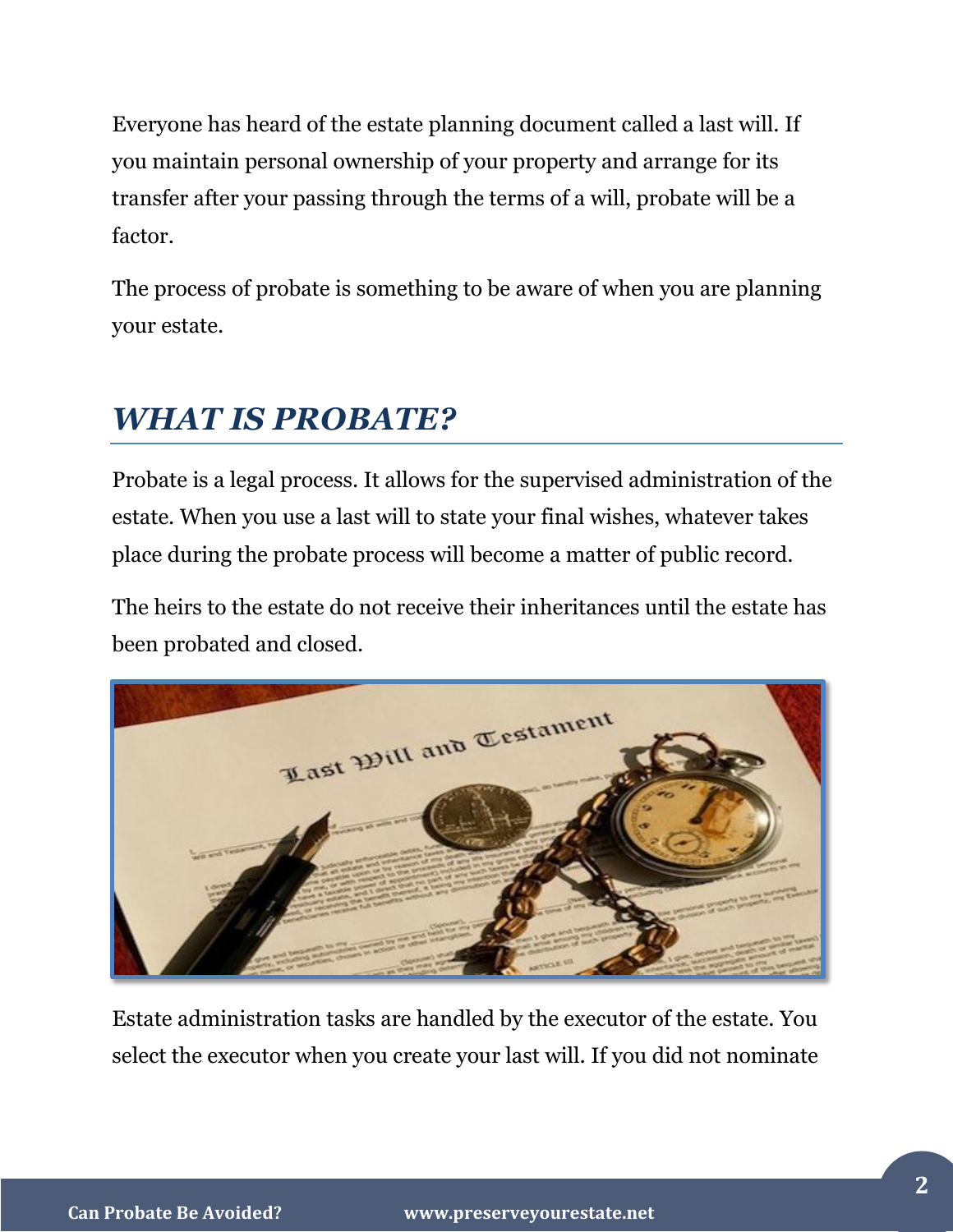an executor in your will, the state would be forced to appoint a personal representative to administer your estate.

During probate the executor handles the business of the estate. Creditors



must be satisfied, and final taxes must be paid.

The executor has to secure and inventory the assets that comprise the estate during probate. To be able to ultimately distribute the assets according to the terms of the will,

appraisal and liquidation of property may be necessary.

If anyone wanted to challenge the will, this individual could present an argument before the court during probate.

# *PROBATE PITFALLS*

Though it is possible to navigate through probate effectively, there are some inherent pitfalls that go along with the process. As we touched upon in the opening, probate is a public proceeding. Many people would rather see their final affairs conducted privately, away from prying eyes.

There are also considerable expenses that accumulate during probate. The executor who administers the estate is going to be putting in a considerable amount of time and effort. He or she is entitled to remuneration.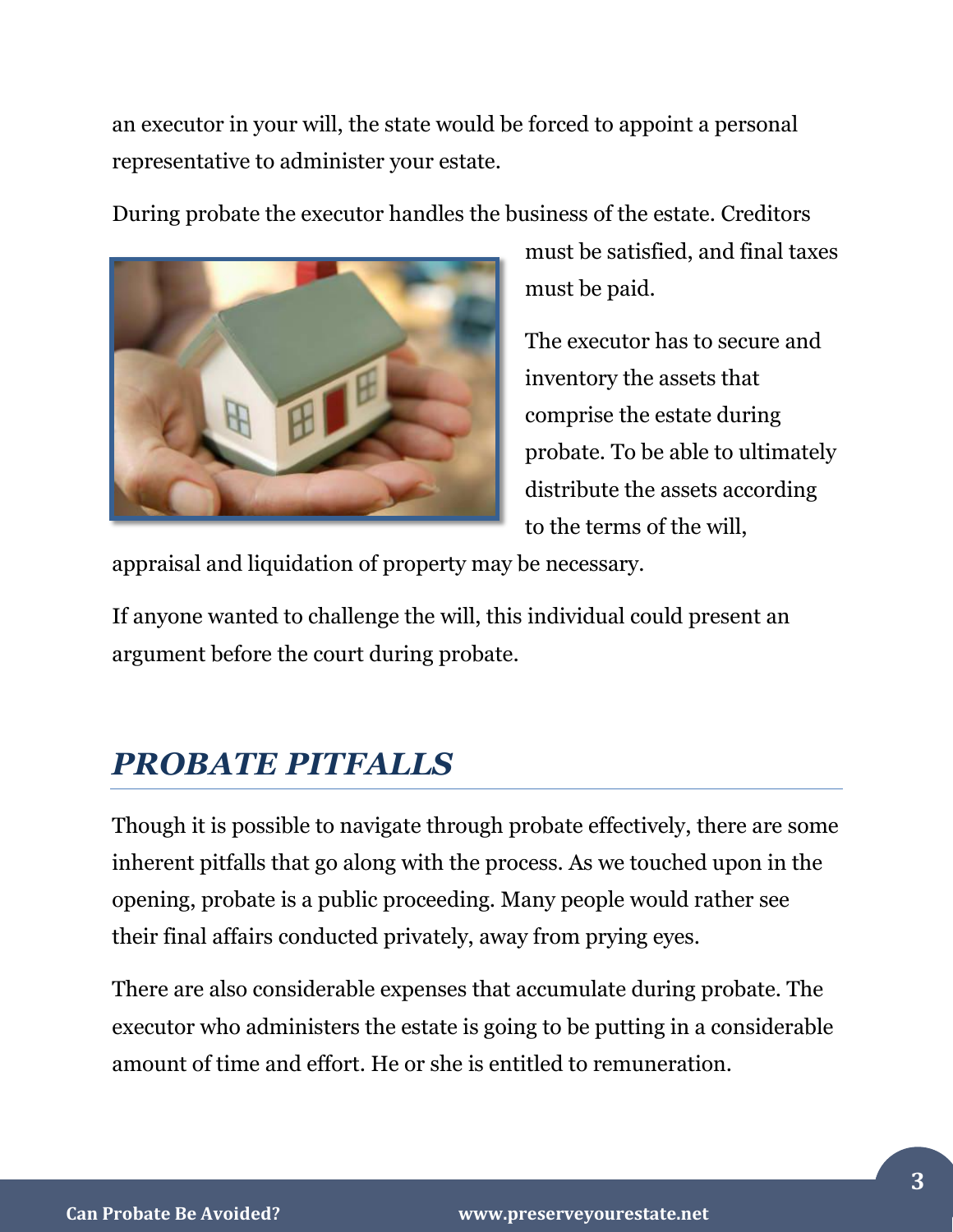The court itself is going to charge a filing fee. Because probate is a legal proceeding, the executor will usually require the assistance of a probate attorney.

An accountant is often called in to handle final taxes and other accounting matters. Appraisal costs may be a factor, and liquidation expenses may be incurred as well.



There will inevitably be other ad hoc expenses that the executor must pay out of the estate's resources. All in all, a significant amount of money may be spent during probate.

Probate is time-consuming.

There is no one particular time frame, because each case is different, and each jurisdiction is different. Exactly how long it will take is going to depend on the circumstances.

To provide some general guidelines, you can expect probate to take a number of months if the case is simple and straightforward. Complicated cases that involve challenges and/or vast holdings can take years .

Since the heirs to the estate do not receive their inheritances until the estate has been probated and closed, the time consumption can be quite disconcerting to many families. In many cases immediate financial need exists.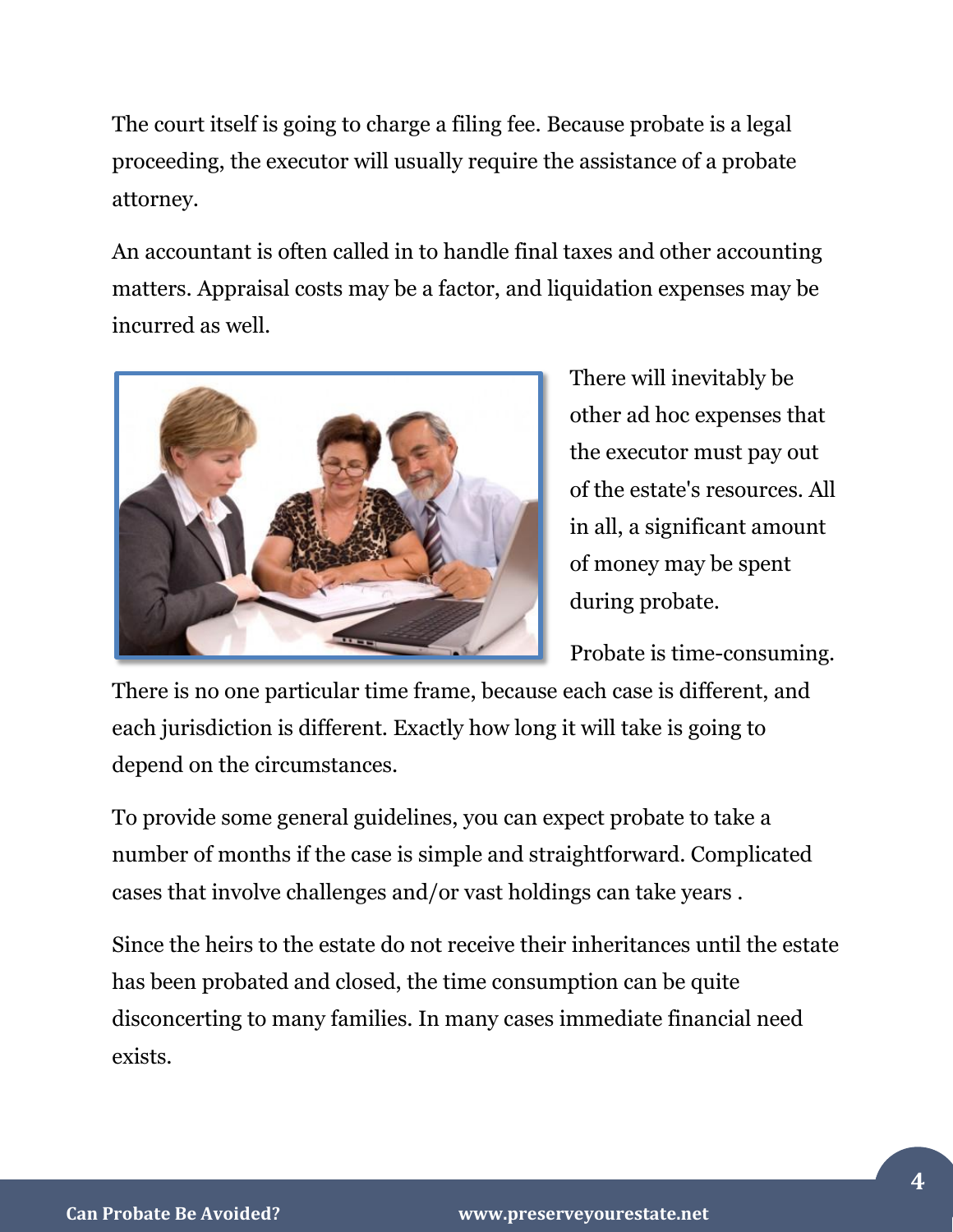## *CAN PROBATE BE AVOIDED?*

After hearing about some of the pitfalls that go along with the process, you may wonder if it is possible to avoid probate. The answer is yes.

There are a number of different probate avoidance tools that can be utilized. One very popular option is the revocable living trust.

Assets that have been conveyed into a revocable living trust would be distributed to the beneficiaries by the trustee after the grantor's passing outside of the process of probate.

### *CONCLUSION*

Probate can be defined as the legal process of estate administration. The process provides certain protections, but it can be time-consuming and costly.

It is a public proceeding. Probate records are available to anyone who is interested enough to access them.

If you maintain personal possession of your property through to the time of your death and arrange for its transfer through the terms of a last will, that property will become probate property. It will not be distributed to the heirs until the estate has been probated.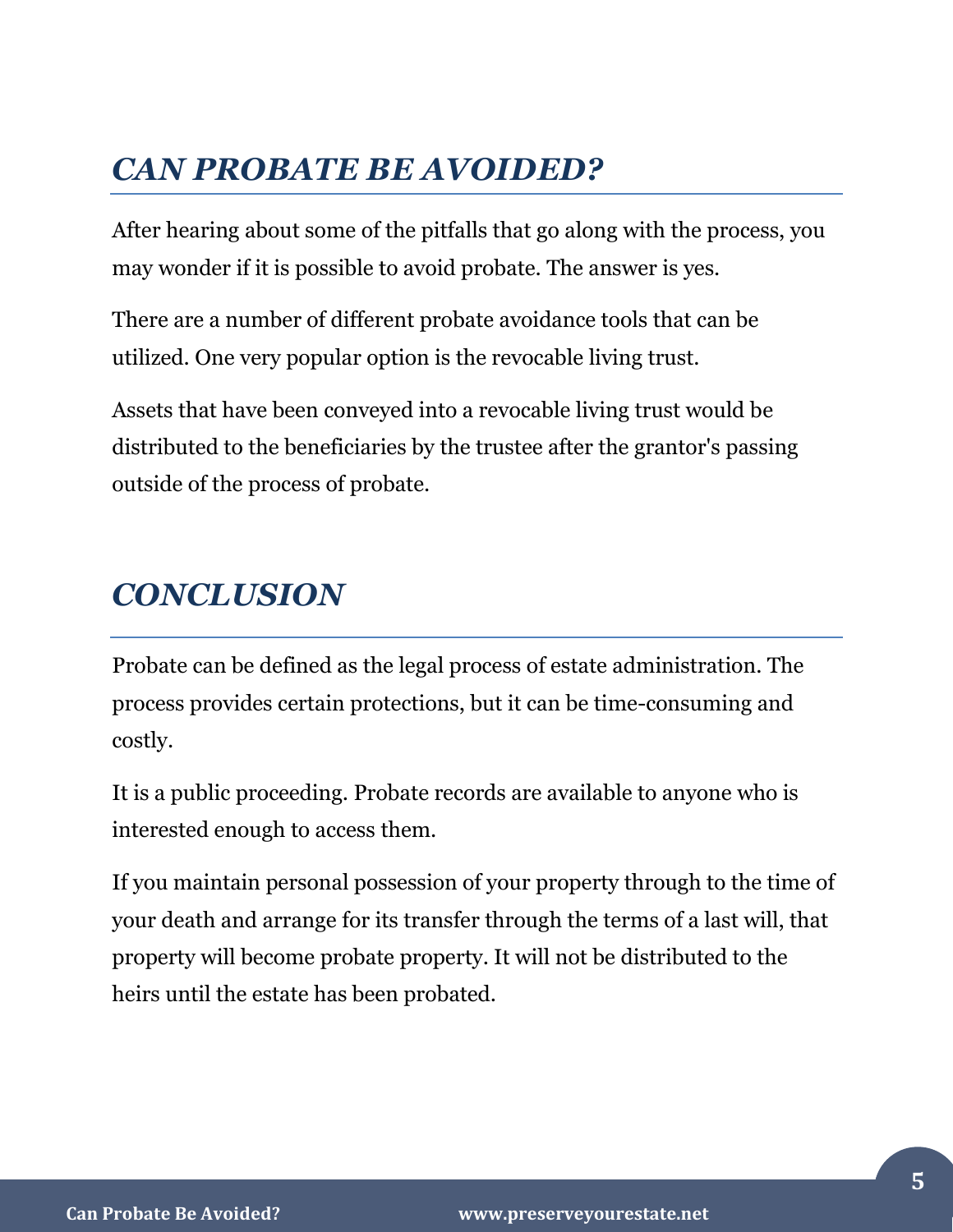There are ways to arrange for asset transfers outside of probate. The best way to explore your options would be to discuss the matter with a licensed Connecticut estate planning attorney.

#### *REFERENCES*

Forbes

[http://www.forbes.com/sites/janetnovack/2012/10/14/the-forbes-guide](http://www.forbes.com/sites/janetnovack/2012/10/14/the-forbes-guide-to-estate-planning/)[to-estate-planning/](http://www.forbes.com/sites/janetnovack/2012/10/14/the-forbes-guide-to-estate-planning/)

Nolo

[http://www.nolo.com/legal-encyclopedia/free-books/avoid-probate](http://www.nolo.com/legal-encyclopedia/free-books/avoid-probate-book/chapter0-4.html)[book/chapter0-4.html](http://www.nolo.com/legal-encyclopedia/free-books/avoid-probate-book/chapter0-4.html)